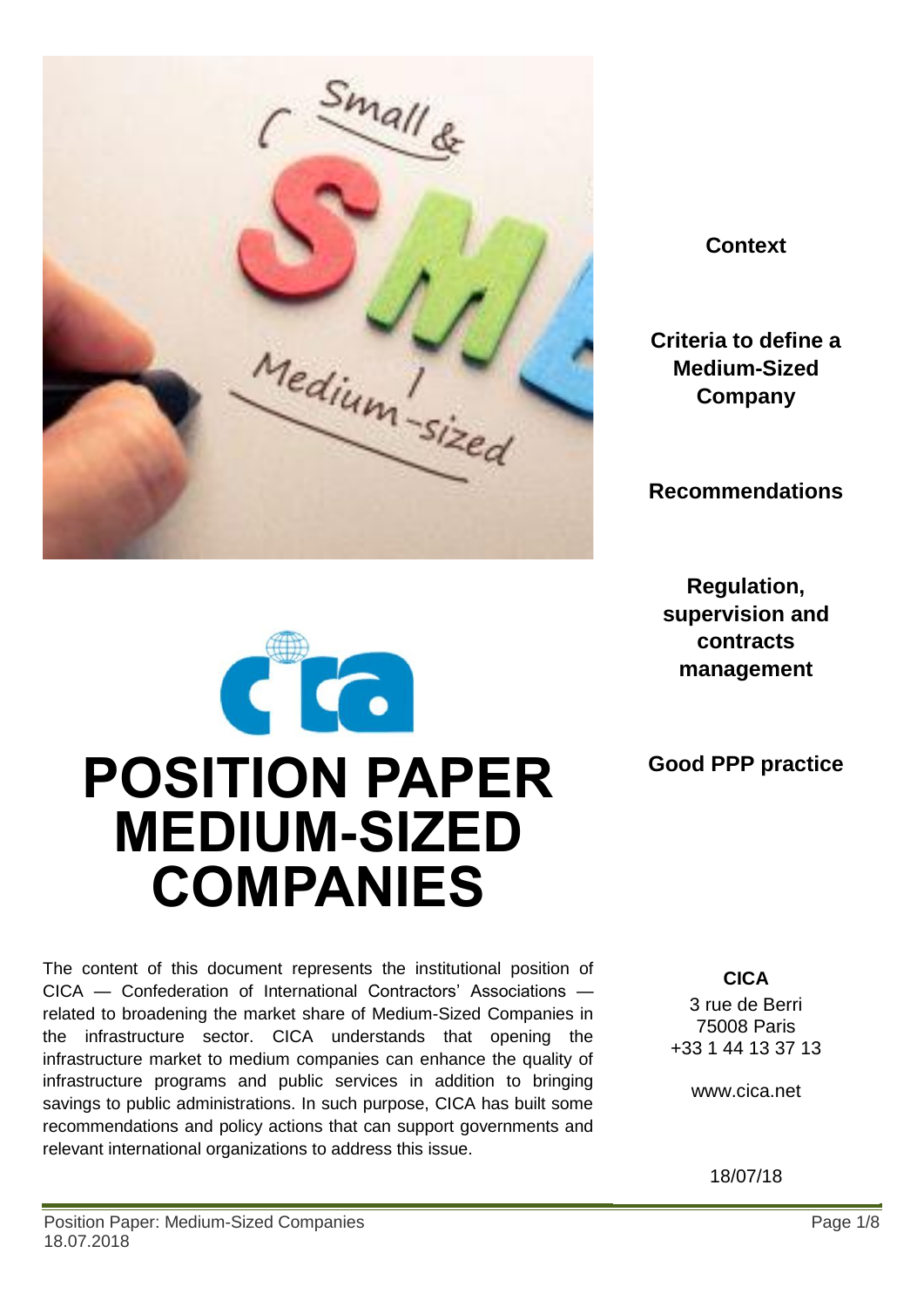

# **General CICA recommendations**

The recommendations aim at promoting (i) a greater legal and regulatory certainty related to the public procurement and structuring of infrastructure projects; (ii) the development of municipal markets related to infrastructure; (iii) the splitting of large-scale projects in small lots when that is technically feasible and economically advantageous; (iv) a broader MSC's participation in consortia, in public procurement and in PPPs; and (v) to allow, by contracts adapted to the MSC but neglected by the main international contractors, the dissemination of the beneficial effects of the structuring infrastructure to which the majors of the construction industry should bring more support.; (vi) alternative ways of dispute resolutions, such as arbitration; and (vii) the adoption by MSC of high standards of corporate governance, including effective compliance.



# **Context**

Medium-sized companies play an important role in the economic growth around the world. They are considered a key driver in boosting economic development and increasing job creation, especially in emerging countries. According to the World Bank<sup>1</sup>, formal Small and Medium Enterprises (SMEs) contribute up to 60% of the total employment and up to 40% of the national income (GDP) in developing economies.

However, in spite of their recent relevance in economic growth, their market share in the area of infrastructure is still very restricted. Infrastructure projects are usually large-scale projects, and this has prevented mediumsized companies from accessing the infrastructure market. These companies often do not have the significant size to meet the requirements demanded for those projects, and thus remain out of the bidding process. As a result, the infrastructure market, at large, has been explored quasi exclusively by large companies, even though some of the operations could be performed by smaller companies.

CICA understands medium-sized companies can play a more relevant role in the infrastructure market. By broadening their participation in this market, three important objectives could be achieved at the same time.

First, public administrations could achieve better deals, thus saving public resources. Encouraging mediumsized companies' participation in those projects can increase fair competition and the efficiency of the bidding

 $\overline{\phantom{a}}$ 

<sup>1</sup> http://www.worldbank.org/en/topic/smefinance.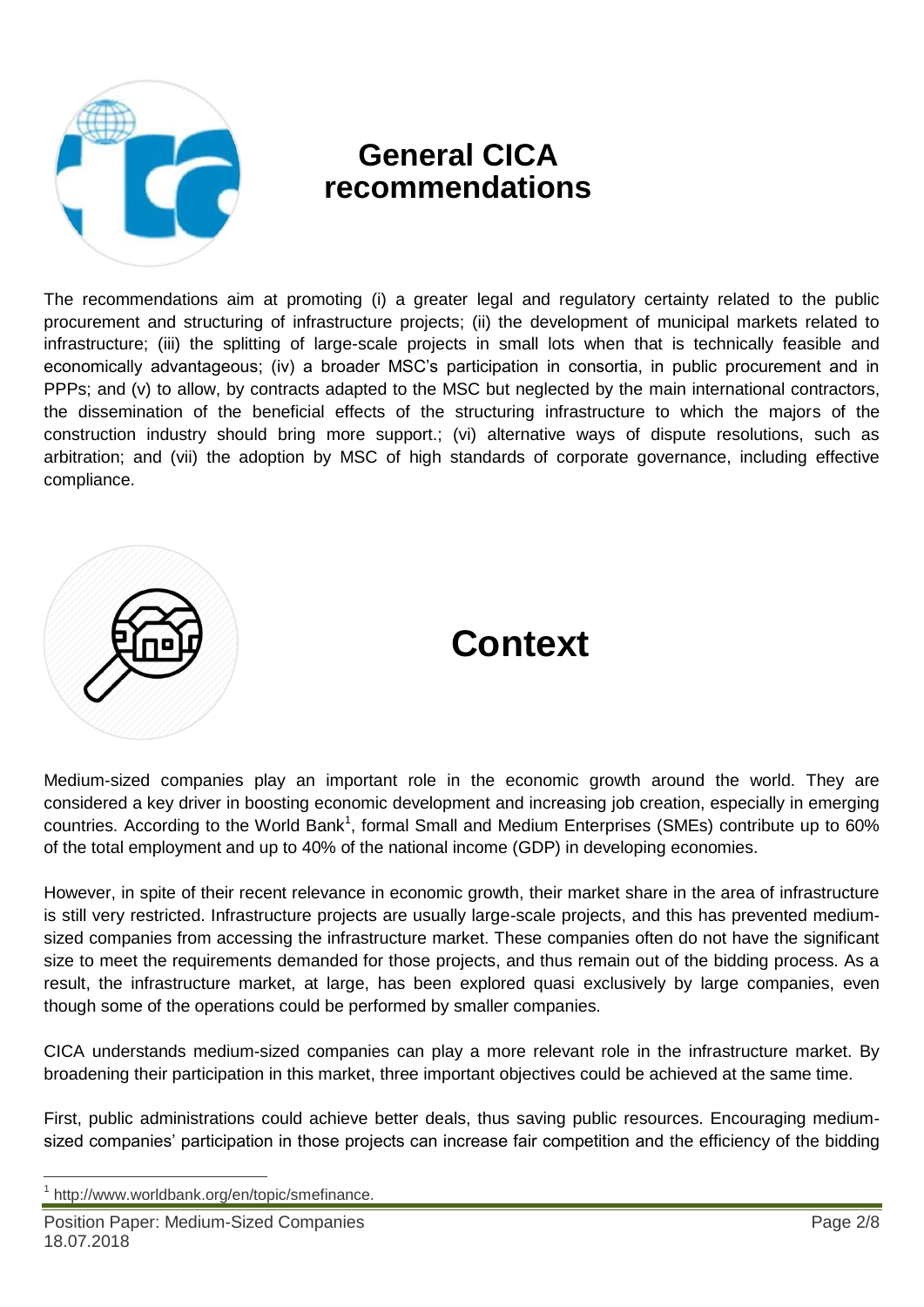process, increasing the chances for a better deal for public administrations (funded by tax payers) and for the users of public services.

Second, the increase in their participation in the infrastructure market can contribute to macroeconomic development, given the relationship between the development of smaller companies and economic growth. MSCs are bound to demonstrate a high and rapid ability to adapt to technical and economic developments in the various construction markets. To achieve this they demonstrate creativity and innovation which is, however, not sufficiently acknowledged.

Third, by sharing the infrastructure market with a larger number of companies, instead of a more restricted market, a better distribution of wealth can be achieved.

Those objectives are relevant enough to justify efforts towards the creation of policies focused on fostering a greater and efficient participation of medium-sized companies in the infrastructure market.

Given that, CICA, through its *Market Access for Medium-sized Companies* Working Group, has developed some recommendations and policy actions, presented below, aiming to contribute to the efforts of governments, public institutions, as well as international organizations committed to the development of the infrastructure market and economic growth worldwide.



# **Criteria to define a Medium-Sized Company for the purposes of this paper**

In order to guide the recommendations and policies proposed ahead, CICA understands it is important to present a definition of a Medium-Sized Company. Some definitions of SMEs – Smaller and Medium Enterprises — are found in relevant policy papers prepared by development banks such as the World Bank, or international organizations such as the OECD, and in the European regulation. But all of them are oriented to SMEs development in general economies, what makes them unhelpful to the purposes of the recommendations offered below, which focus on the infrastructure market. It is noteworthy that the infrastructure market usually comprises a type of business that demands high level investments, requiring high level qualification from the market players. That's why the notion of Small or Medium Enterprises for infrastructure market purposes tends to be different from that of a broader market context. A Medium-Sized Company in the context of the infrastructure market is usually bigger and financially stronger than a medium company in a broader market context.

CICA understands that companies' equity capital would be a suitable criterion to build a definition of Medium-Sized Companies under the context of those Recommendations. Taking into account the recommendations below and what has been gathered from the infrastructure market worldwide, the range of estimated values for projects suitable for medium-sized companies would be between U\$ 50 million and U\$ 250 million. As the companies' available economic capacity is usually based on their equity value, defined as 15% of each project's worth, the reference in equity value for these projects goes from U\$ 7.5 to U\$ 37.5 million. Considering, still, that half of this value may be consumed in equivalent projects, it is expected that companies intending to have access to these projects possess an equity value around 30% of the project's worth, which translated to a minimum equity capital of U\$ 15 million.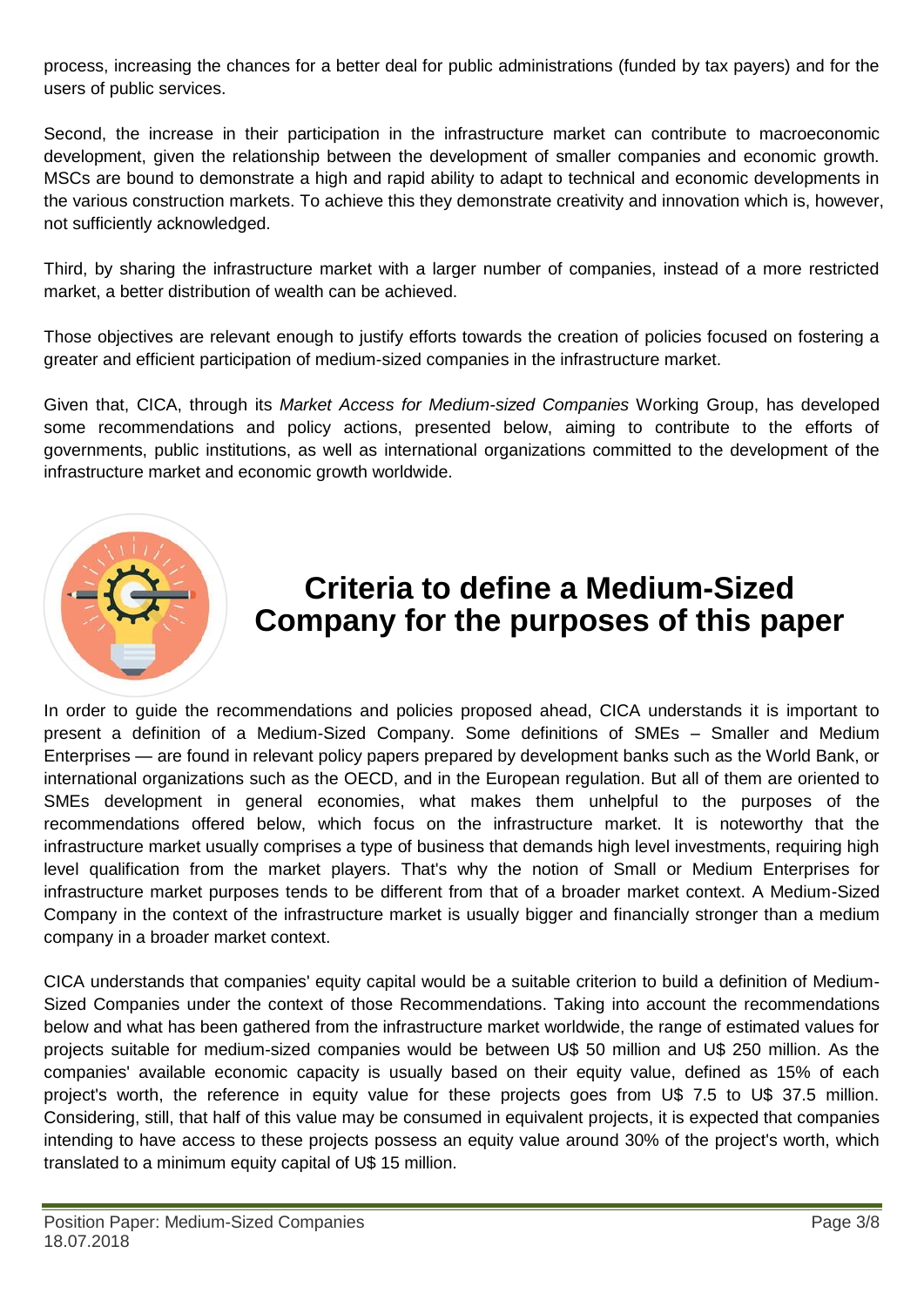With that in mind, medium-sized companies for the purposes of the recommendations below would be those possessing a minimum equity capital of U\$ 15 million and a maximum of U\$ 75 million. It is important to highlight that these criteria are built on an average basis. They can be adapted depending on the reality of each of the countries, on their GDP and other economic parameters.

# **Recommendation #1:**

*Improving the legal and regulatory framework and institutional environment for the development of international infrastructure programs, as well as the participation of Medium-Sized Companies in it.*

Governments and their institutions should encourage and ensure a greater level of legal certainty, and stable and long-term regulatory policies, related to the infrastructure businesses. This initiative is critical for bringing more investments to infrastructure projects, especially those coming from international funding, and also for promoting greater efficiency in those projects. By improving the level of legal certainty and regulatory stability, transaction costs are reduced, making programs less costly. This efficiency tends to benefit both users and governments (tax payers), depending on the funding of the contracting source.

# **1.1. Ensuring a long-term and technically rational regulation policy for strategic sectors such as sanitation, urban mobility and public lighting, aimed at promoting PPP programs in decentralized and local governments, especially in cities**

Governments and their institutions should establish long-term regulatory policies for infrastructure projects. That means a technically rational, clear and sufficiently detailed regulation should be created before the PPP and concession programs are launched. Regulation must prevent too great a margin for discretionary public decisions on relevant issues related to the projects. The rules regarding the main issues of the infrastructure sector related to the project should be previously established and as much detailed as possible. The goal in improving the level of accuracy and detail in regulation is to reduce the risk of irrational political influence over the projects, providing greater security to investors and financial supporters.

It is also critical to have effective channels to understand the rules and their technical issues, and for enforcement and compliance.

# 1.2. **Involving external controllers and financing in the preparation stage of the PPP program, in order to reduce legal uncertainty during the contract's lifecycle**

Governments and their institutions should develop channels to bring controllers and financial institutions to the preparation phase of the infrastructure projects. By providing a good level of information to those entities, and allowing them the possibility of interacting and interfering in the project's foundations, the chances of nonapproval of financing tend to be reduced, as well as related financing costs which can represent a surplus up to 20% of the amount of the initial forecast.

Regarding financial support, governments should consider creating bridges to facilitate interaction between investors and project promoters, through internet portals where solid information can be accessed and proposals for the improvement of a project's foundations can be made. A good example is the European Investment Project Portal (EIPP), which publishes projects coming from promoters in order to function as a bridge between investors and project contractors. Although the EIPP is not intended to replace the due diligence process over the projects that are submitted to it, there are criteria for considering them as a project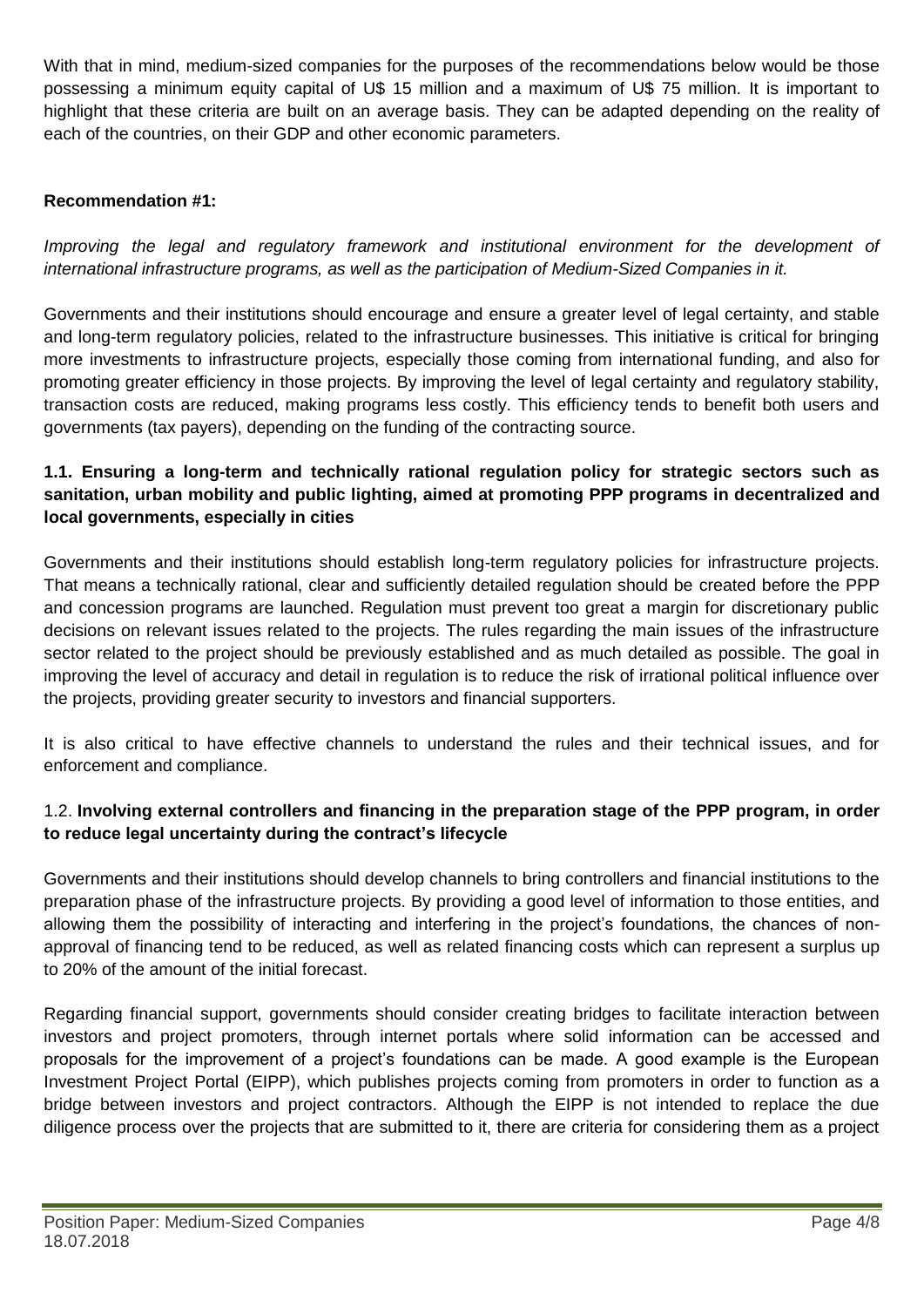to be published and visible to the (international) investors. It has functioned as an effective channel to make good and viable projects visible to the investors<sup>2</sup>.

Regarding controller interference, which is an issue in countries where controllers can play a more invasive role during the contract life cycle, it is important to bring them in the preparation stage of the projects, reducing the chances of supervening interferences during the contract life. This can be achieved by means of official channels created to facilitate the interaction between the controllers and the project holders (usually, public administrations). It is important to remember that the risk of external interferences over the contract during its execution increases project costs. This is why it could be good, for the purpose of decreasing a project's costs, to bring it closer to the controller's perspective.

Nevertheless, it is important to mention that these channels and bridges which can be developed for these purposes, although very useful, are not sufficient to encourage high quality projects and to enhance a greater participation of smaller companies. The proper preparation of projects by the public body is an essential factor for expanding the participation of medium companies, as it is described below.

#### 1.3. **Establishing independent agencies to exercise the regulation, supervision and contracts management**

The relevant contracting issue, including the technical regulation and its oversight, should be addressed by independent and technically-prepared agencies. The role of these agencies can be even more relevant in small administrations, which can provide smaller and more suitable projects for medium-sized companies. In many cases, small public administrations do not have enough capability for building infrastructure projects or providing technically rational regulation regarding the respective sector of public service.

In many cases, creating the agency will be much more costly for the governments, in a context of fiscal restrictions. Therefore, this option could be unfeasible. One alternative is to enable the hiring of technically qualified and independent advisors to support the administrations in this matter, including measuring periodically the outputs and the results of the PPP contracts. This point is relevant because unfortunately, more often than ever, we notice the political capture of contracts. That's why it is recommended that this recruitment be carried out under a charter ensuring the independence and professionalism of the consultant.

In order to address the lack of public administrations' assistance in building projects and its regulation, specific ways to contract consultants in a less bureaucratic way should be developed.

#### **Recommendation #2:**

*Stimulating municipal markets for PPPs and ensuring high quality projects, in order to enable the engagement of medium-sized companies in public services through PPPs.*

A municipal market for concessions and PPPs should be pursued by public and private institutions as a way to develop local public services and to stimulate a broader participation of Medium-Sized Companies in these businesses. Given the international experience with these types of contracts, concessions and PPPs tend to be a more efficient form of building local infrastructure and providing local public services in comparison to the conventional contracting. In addition, the development of a municipal market can promote a greater participation of MSC in concessions and PPPs projects, since municipal projects, given their size and their dimension, tend to be more suitable for smaller companies. However, local administrations, in most cases, do

 2 See CICA Long Term Infrastructure Financing Position Paper.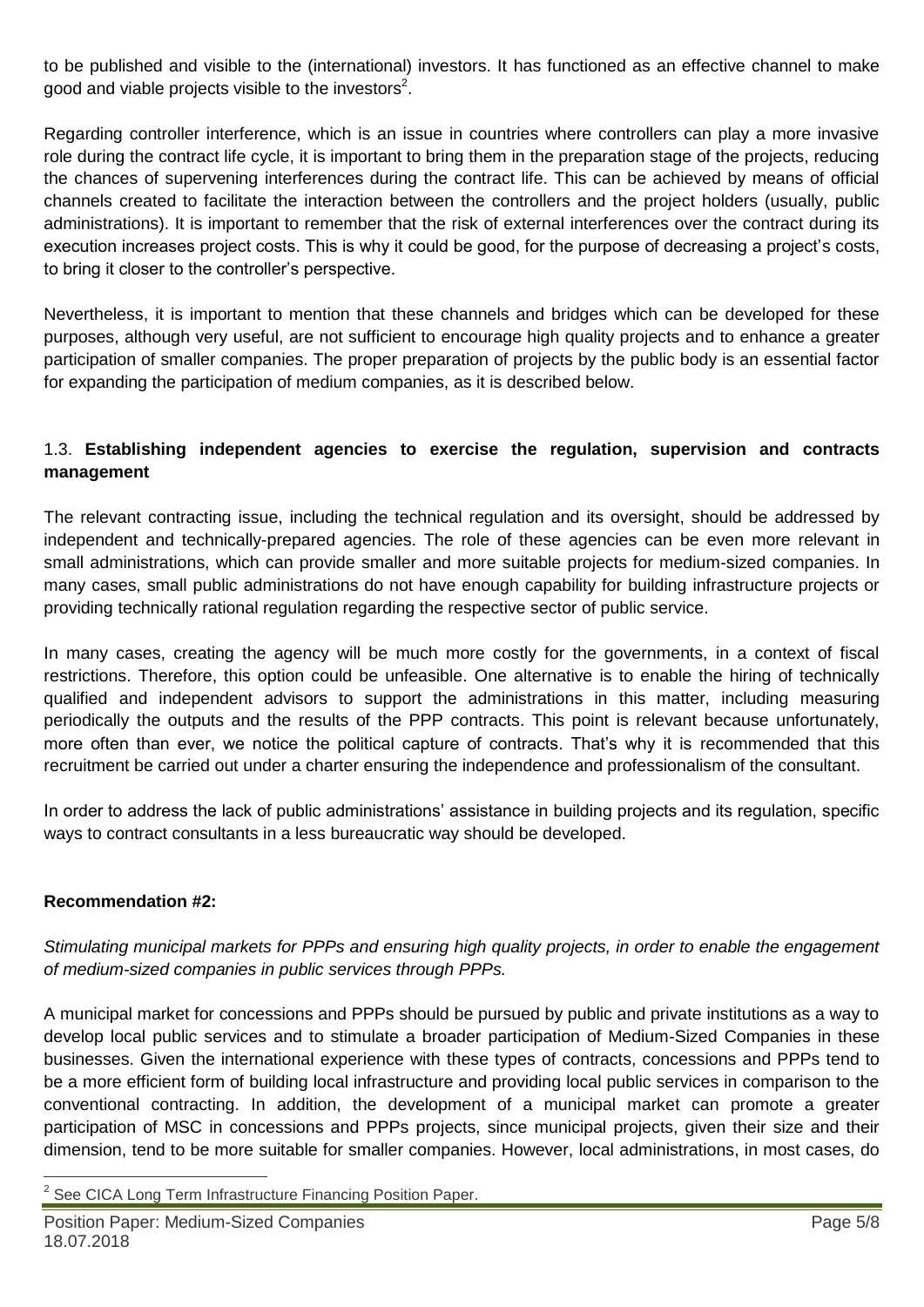not have enough experience or expertise in structuring long-term contracts such as concessions and PPPs. That is why it is critical to support public and private entities in helping municipalities to structure these projects.

# **2.1. Encouraging the creation of bodies focused on developing infrastructure projects, diffusing good PPP practices and providing standards for relevant documentation related to structuring PPP and concession projects, so as to assist public entities (particularly, the municipalities) to conduct PPP programs**

The central government and its institutions should develop and reinforce a technical and institutional support policy for subnational public entities, which are usually not in capacity of developing such programs. Especially in countries where the Unsolicited Proposals procedure has been widely used as a tool for structuring PPP projects. Since public entities lack expertise and knowledge, they are often unable to advance procedures and eventually die. The asymmetry of the information and of the knowledge which remains between subnational entities which are insufficiently staffed represents a risk. The risk lies in not taking into consideration the public interest. That is why it is important to assist municipalities in structuring PPPs, which can be done by creating specialized bodies and providing toolkits with the standard documentation demanded by the process. These municipalities must be able to rely on an institutional and legal framework which governs the traditional procurement concession as well as PPP concessions. In this regard, the norms and standards have a supplementary character and have to enhance a good interpretation of the institutional and legal frameworks. This ensures the legibility, stability and safety of the contractual framework of the MSC's. The public and private entities are thus immune from inappropriate political or commercial interests.

Public entities could be created or allocated to provide technical and institutional support for such smaller Public Administrations to lessen or reduce those risks, and consequently help them to conduct technical analyses and make decisions related to unsolicited proposal procedures, thus creating and providing these subnational entities with sets of drafts and bills, decrees, public notices and contracts. This approach not only facilitates the development of these programs, but also helps to control them. It is worth mentioning that many countries face the problem of legal uncertainty related to contracts and biddings. Long-term contracts need proper legal certainty to be effective. Therefore, making these projects more accessible to controllers is a way to strengthen the legal certainty of contracts. In addition, the government and its institutions should support municipalities, providing PPP training programs and the standardization of the fundamental documentation, such as contract drafts and basic regulatory documents (toolkit)<sup>3</sup>.

#### **Recommendation #3:**

*Encouraging large-scale projects to be split up into smaller parts when it is economically advantageous and technically feasible.* 

PPP and concession contracts designers should consider splitting large-scale projects in smaller parts, in order to promote greater competition in the bidding process, allowing a broader participation of smaller companies. If the project fractionating is technically feasible, it should be encouraged in cases where the gains derived from better competition overcome the economy of scale losses. This analysis should consider the external positive effects that can be generated by the development of the market of medium-sized companies.

The state of the control of the SOURCE, a platform in a form of cloud-base software, provided by Sustainable<br>A It's interesting to mention the SOURCE, a platform in a form of cloud-base software, provided by Sustainable Infrastructure Foundation (SIF) - a joint initiative from Multilateral Development Banks -, dedicated to support governments and multilateral organizations in developing infrastructure projects. It seems to be a power tool to improve project preparation, that can be accessible by countries from all of the world.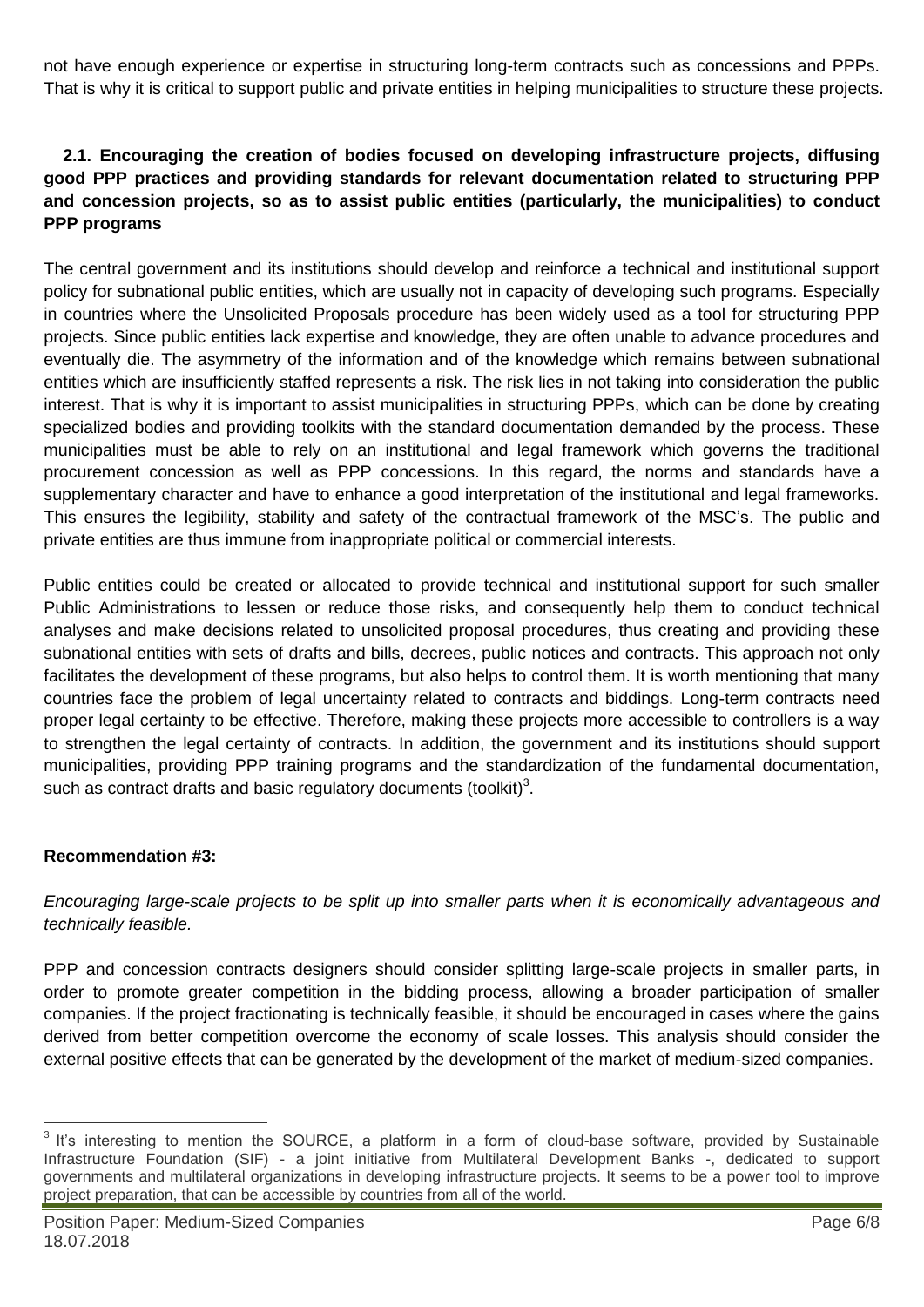By reducing the quantity dimension of the projects, the bidding requirements tend to be reduced, broadening the participation of medium-sized companies. The smaller the bidding requirements, the larger the amount of bidding players, increasing the efficiency of the tender process. Therefore, a greater number of bidders can contribute to a better deal for the public administration (tax payers) as well as users. It is important to mention that the split of large-scale projects is a way to reduce the *quantitative* requirements, but not the *qualitative* requirements, which should always be stablished in order to assure a great performance of the contract execution.

If the contracting management and the scope integration are well planned, splitting the project can also save time on the contract execution. Besides, a quota of participation of medium companies in public tenders would be considered as a floor.

# **Recommendation #4:**

**Allowing and encouraging the participation of smaller companies through consortia in PPP projects:**

- **(i) customizing legal and regulatory conditions to facilitate the participation in a consortium and to favor a tax-friendly regime, creating tax incentives as deductibility, spread rhythm, tax-deductible provisions, depreciation/amortization rates, etc.;**
- **(ii) allowing the setup of consortia between players with different expertise, and**
- **(iii) promoting and facilitating the association between international and local companies.**

CICA understands consortia are a relevant and effective tool to enable Medium-Sized Companies to access infrastructure projects. Through consortia, MSC are able to take place in those projects by means of association with other companies. Besides, by favoring the participation of consortia, especially in larger project bid processes, there is greater competition, and contracts become less costly.

In this regard, governments and their institutions should establish a legal framework for public procurement that facilitates the participation of small companies in a consortium. There are, at least, two important issues that have to be considered in the consortium regulation regarding public procurements.

The first one is related to the possibility of association between heterogeneous businesses, which may make it easier for MSC to take part in infrastructure projects. By allowing in public tenders consortia formed by companies of different expertise and market sectors, the association between smaller companies will be fostered, enabling them to meet technical and financial requirements demanded by the infrastructure bidding process.

The second one regards a desirable partnership between international and national companies in order to take part in public tenders and to execute infrastructure projects, which are strongly encouraged by the OECD. This kind of partnerships tends to be strategic for international players. The asymmetry information between them and local enterprises can be reduced if they are supported by a local partner. It also can make contracts less costly, as costs derived from the lack of understanding about local issues related to the business project will be avoided. Besides, stimulating partnerships and the association between international and local companies should be a way of inserting medium-sized local companies in large-scale infrastructure business.

# **Recommendation #5:**

*Encouraging alternative methods of dispute resolution, such as dispute boards and arbitration.*

It has been noticed that one of the most critical aspects involved in long-term contracting is the dispute resolution method. This is particularly critical for medium-sized companies, which usually are not prepared to